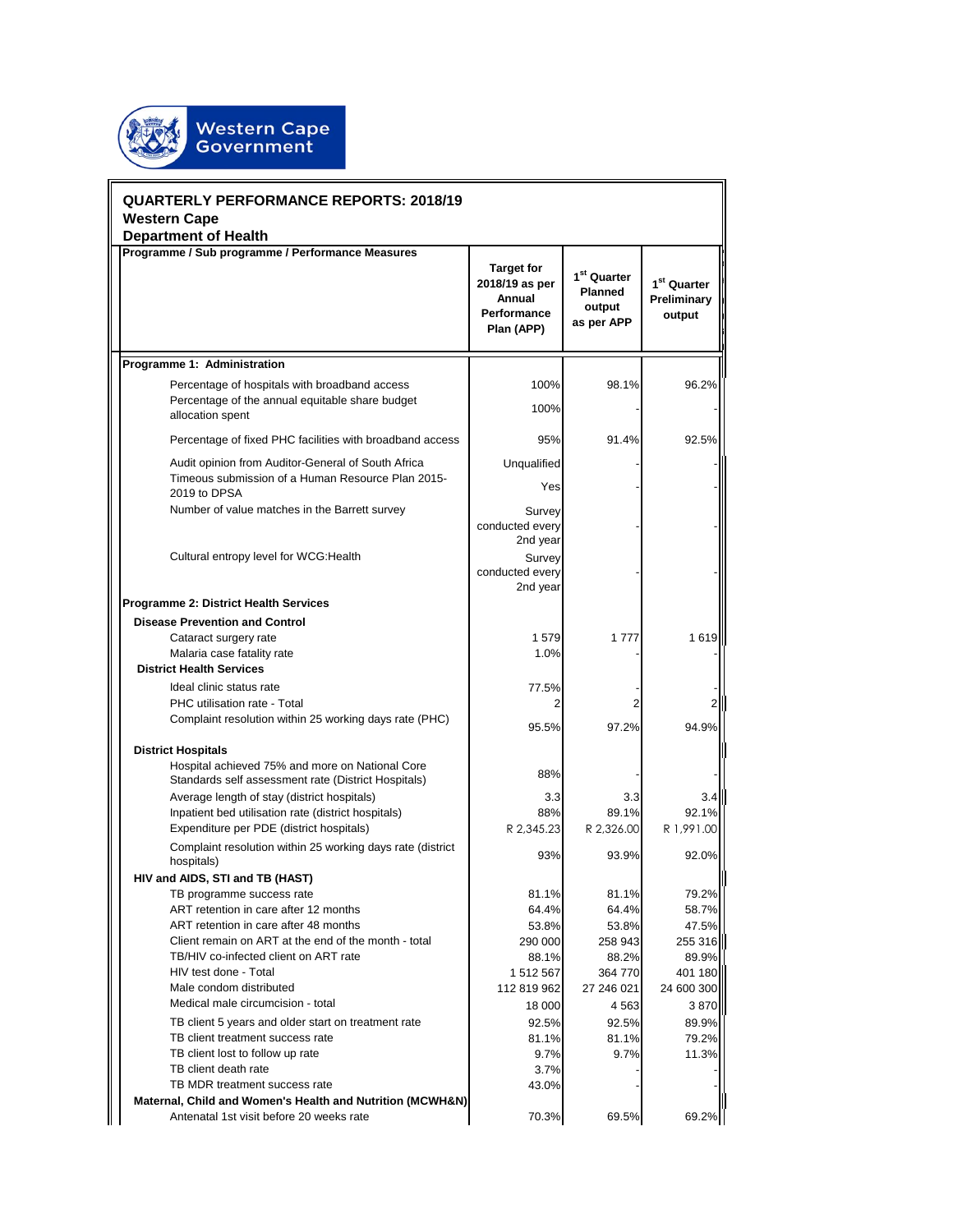| Programme / Sub programme / Performance Measures        |                                                                            |                                                            |                                        |
|---------------------------------------------------------|----------------------------------------------------------------------------|------------------------------------------------------------|----------------------------------------|
|                                                         | <b>Target for</b><br>2018/19 as per<br>Annual<br>Performance<br>Plan (APP) | 1 <sup>st</sup> Quarter<br>Planned<br>output<br>as per APP | $1st$ Quarter<br>Preliminary<br>output |
| Mother postnatal visit within 6 days rate               | 62.4%                                                                      | 61.2%                                                      | 63.1%                                  |
| Antenatal client start on ART rate                      | 86.8%                                                                      |                                                            |                                        |
| Infant 1st PCR test positive around 10 weeks rate       | 0.8%                                                                       | 0.9%                                                       | 0.5%                                   |
| Immunisation under 1 year coverage                      | 78.3%                                                                      | 83.1%                                                      | 86.2%                                  |
| Measles 2nd dose coverage                               | 79.2%                                                                      | 84.1%                                                      | 78.0%                                  |
| Diarrhoea case fatality rate                            | 0.3%                                                                       | 0.2%                                                       | 0.1%                                   |
| Pneumonia case fatality rate                            | 0.5%                                                                       | 0.5%                                                       | 0.5%                                   |
| Severe acute malnutrition case fatality rate            | 1.4%                                                                       | 1.3%                                                       | 2.6%                                   |
| School Grade 1 learners screened                        | 55 646                                                                     | 20 873                                                     | 23 156                                 |
| School Grade 8 learners screened                        | 11 964                                                                     | 3697                                                       | 6707                                   |
| Delivery in 10 to 19 years in facility rate             | 10.3%                                                                      | 10.3%                                                      | 11.1%                                  |
| Couple year protection rate (Int)                       | 74.2%                                                                      | 72.5%                                                      | 73.8%                                  |
| Cervical cancer screening coverage (annualised)         | 55.8%                                                                      | 53.2%                                                      | 54.5%                                  |
| Vitamin A 12 - 59 months coverage                       | 49.2%                                                                      | 54.0%                                                      | 56.1%                                  |
| Maternal mortality in facility ratio                    | 62.9                                                                       |                                                            |                                        |
| Neonatal death in facility rate                         | 8.5                                                                        |                                                            |                                        |
| HPV 1st dose                                            | 33 045                                                                     |                                                            |                                        |
| HPV 2nd dose                                            | 36 051                                                                     |                                                            |                                        |
| Programme 3: Emergency Medical Services                 |                                                                            |                                                            |                                        |
| <b>Emergency Medical Services</b>                       |                                                                            |                                                            |                                        |
| EMS P1 urban response under 15 minutes rate             | 64.0%                                                                      | 64.0%                                                      | 44.5%                                  |
| EMS P1 rural response under 40 minutes rate             | 81.0%                                                                      | 81.0%                                                      | 74.4%                                  |
| EMS inter-facility transfer rate                        | 31.9%                                                                      | 31.9%                                                      | 34.3%                                  |
| Total number of EMS emergency cases                     | 501 493                                                                    | 125 373                                                    | 119 241                                |
| Number of WCG: Health operational ambulances            |                                                                            |                                                            |                                        |
| registered and licensed                                 | 250                                                                        |                                                            |                                        |
| Programme 4: Provincial Hospital Services               |                                                                            |                                                            |                                        |
| <b>Dental training hospitals</b>                        |                                                                            |                                                            |                                        |
| Oral health patient visits at dental training hospitals | 123 671                                                                    | 34 410                                                     | 35 430                                 |
| Number of removable oral health prosthetic devices      | 4 4 3 5                                                                    | 1 1 8 5                                                    | 1 0 5 3                                |
| manufactured (dentures)                                 |                                                                            |                                                            |                                        |
| General (regional) Hospital                             |                                                                            |                                                            |                                        |
| Actual (usable) beds in regional hospitals              | 1 427                                                                      |                                                            |                                        |
| Hospital achieved 75% and more on National Core         | 100.0%                                                                     |                                                            |                                        |
| Standards self assessment rate (regional hospitals)     |                                                                            |                                                            |                                        |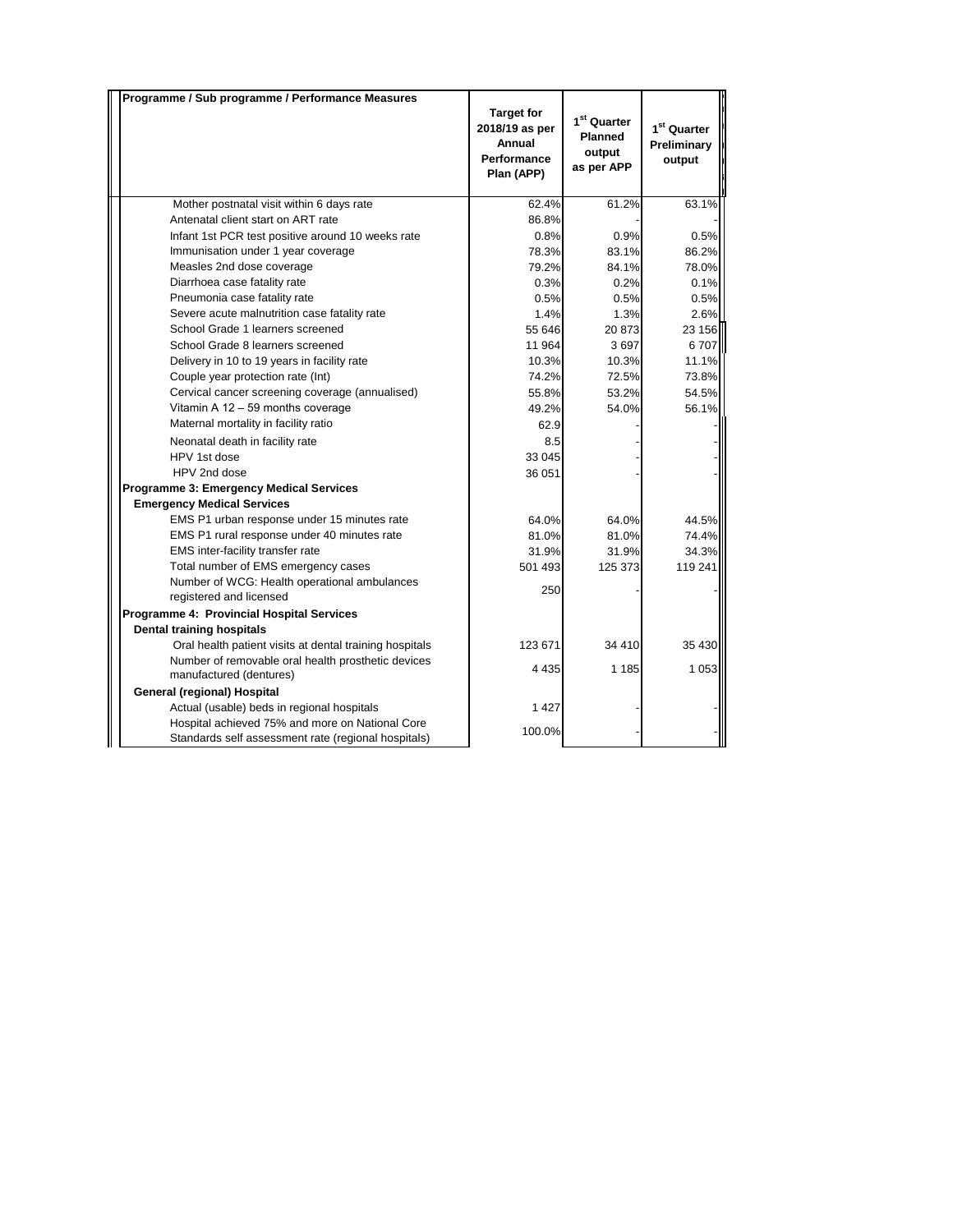| Programme / Sub programme / Performance Measures                                                                            |                                                                            |                                                            |                                                  |
|-----------------------------------------------------------------------------------------------------------------------------|----------------------------------------------------------------------------|------------------------------------------------------------|--------------------------------------------------|
|                                                                                                                             | <b>Target for</b><br>2018/19 as per<br>Annual<br>Performance<br>Plan (APP) | 1 <sup>st</sup> Quarter<br>Planned<br>output<br>as per APP | 1 <sup>st</sup> Quarter<br>Preliminary<br>output |
| Average length of stay (regional hospitals)                                                                                 | 4.0                                                                        | 4.0                                                        | 4.0                                              |
| Inpatient bed utilisation rate (regional hospitals)                                                                         | 89.1%                                                                      | 89.3%                                                      | 90.5%                                            |
| Expenditure per PDE (regional hospitals)                                                                                    | R 3,326.00                                                                 | R 3,080.00                                                 | R 2,768.00                                       |
| Complaint resolution within 25 working days rate (regional<br>hospitals)                                                    | 97.6%                                                                      | 97.3%                                                      | 98.2%                                            |
| Mortality and morbidity review rate (regional hospitals)                                                                    | 82.4%                                                                      | 82.4%                                                      | 91.2%                                            |
| <b>Psychiatric hospitals</b>                                                                                                |                                                                            |                                                            |                                                  |
| Actual (usable) beds in psychiatric hospitals                                                                               | 1850                                                                       |                                                            |                                                  |
| Mortality and morbidity review rate (psychiatric hospitals)                                                                 | 91.7%                                                                      | 91.7%                                                      | 100.0%                                           |
| <b>Rehabilitation hospitals</b>                                                                                             |                                                                            |                                                            |                                                  |
| Actual (usable) beds in rehabilitation hospitals                                                                            | 156                                                                        |                                                            |                                                  |
| $\mathbf{0}$<br>Mortality and morbidity review rate (rehabilitation<br>hospitals)                                           | 100.0%                                                                     | 100.0%                                                     | 100.0%                                           |
| <b>Specialised Hospitals</b>                                                                                                |                                                                            |                                                            |                                                  |
| Hospitals that achieved an overall performance ≥75%<br>compliance with the national core standard specialised<br>hospitals) | 81.8%                                                                      |                                                            |                                                  |
| Complaint resolution within 25 working days rate<br>specialised hospitals)                                                  | 94.4%                                                                      | 93.1%                                                      | 100.0%                                           |
| <b>Tuberculosis Hospitals</b>                                                                                               |                                                                            |                                                            |                                                  |
| Actual (usable) beds in tuberculosis hospitals                                                                              | 1 0 2 6                                                                    |                                                            |                                                  |
| Mortality and morbidity review rate (TB hospitals)                                                                          | 83.3%                                                                      | 83.3%                                                      | 91.7%                                            |
| Programme 5: Central and Tertiary Hospitals                                                                                 |                                                                            |                                                            |                                                  |
| <b>Central Hospitals</b>                                                                                                    |                                                                            |                                                            |                                                  |
| Actual (usable) beds in central hospitals                                                                                   | 2 3 5 9                                                                    |                                                            |                                                  |
| Hospitals achieved 75% and more on National Core<br>Standards self-assesment rate (central hospitals)                       | 100.0%                                                                     |                                                            |                                                  |
| Average length of stay (central hospitals)                                                                                  | 6                                                                          | 6.3                                                        |                                                  |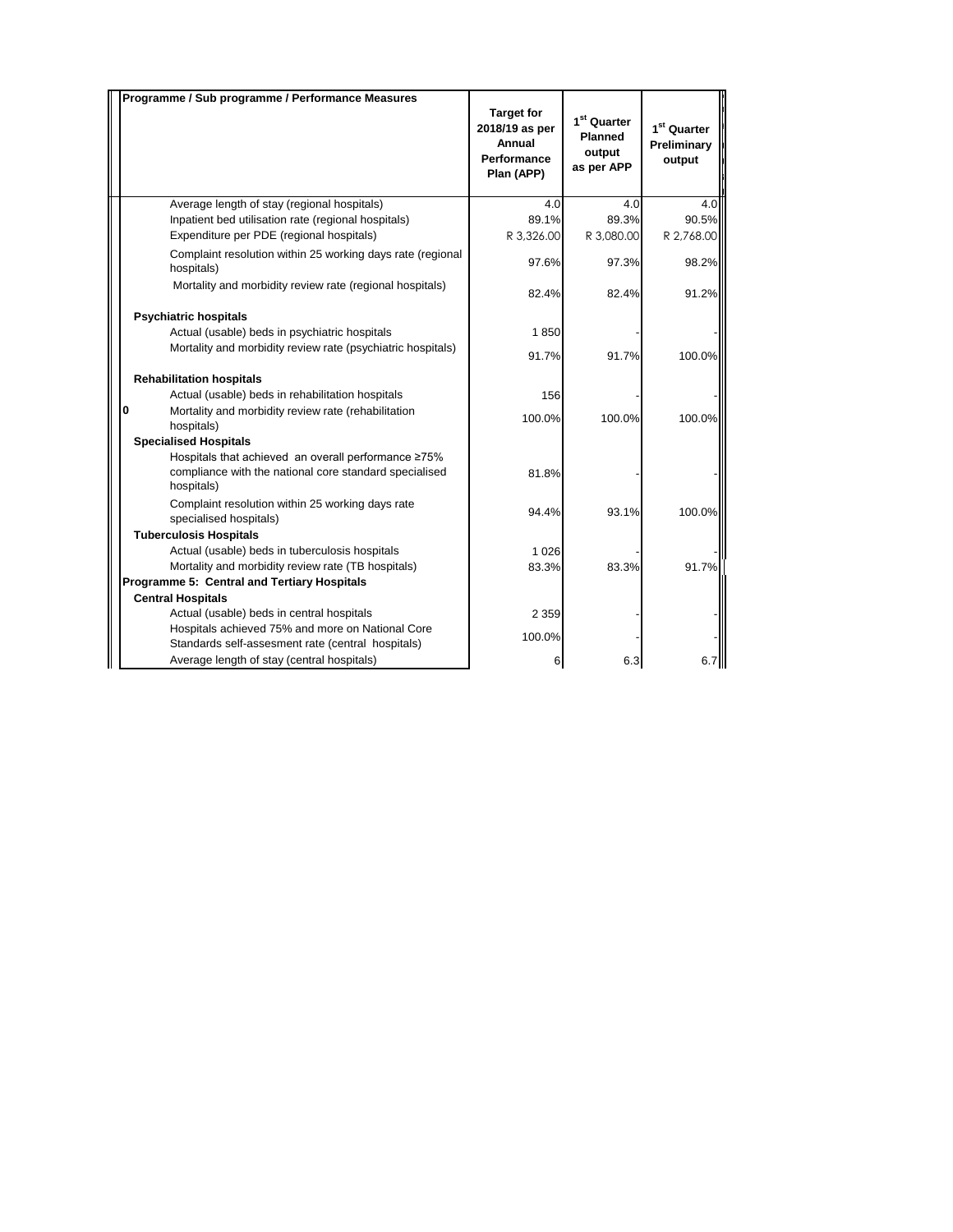| <b>Target for</b><br>1 <sup>st</sup> Quarter<br>1 <sup>st</sup> Quarter<br>2018/19 as per<br><b>Planned</b><br>Annual<br>Preliminary<br>output<br>Performance<br>output<br>as per APP<br>Plan (APP)<br>Inpatient bed utilisation rate (central hospitals)<br>85.9%<br>86.2%<br>92.2%<br>Expenditure per PDE (central hospitals)<br>R 5,578.00<br>R 5,578.00<br>R 4,492.00<br>Complaint resolution within 25 working days rate (central<br>86.7%<br>91.7%<br>92.4%<br>hospitals)<br>Mortality and morbidity review rate (central hospitals)<br>100.0%<br>94.0%<br>95.2%<br><b>Tertiary Hospital (RCWMCH)</b><br>Actual (usable) beds in RCWMCH<br>272<br>Hospitals achieved 75% and more on National Core<br>100.0%<br>Standards self-assesment rate (RCWMCH)<br>Average length of stay (RCWMCH)<br>3.9<br>3.9<br>3.9<br>86.5%<br>Inpatient bed utilisation rate (RCWMCH)<br>82.0%<br>82.5%<br>Expenditure per PDE (RCWMCH)<br>R 6,499<br>R 6,499<br>R 4,873<br>Complaint resolution within 25 working days rate<br>92.0%<br>90.5%<br>94.1%<br>(RCWMCH)<br>Mortality and morbidity review rate (RCWMCH)<br>91.7%<br>100%<br>100%<br>Programme 6: Health Science and Training<br><b>Health Science and Training</b><br>Number of bursaries awarded for scarce and critical skills<br>1875<br>categories<br>Number of bursaries awarded to first year medicine<br>50<br>students<br>Number of bursaries awarded to first year nursing students<br>100<br><b>EMC</b> intake on accredited HPCSA courses<br>90<br>Intake of home community based carers (HCBCs)<br>800<br>Intake of data capturer interns<br>180<br>Intake of learner basic/post basic pharmacist assistants<br>130<br>Intake of assistant to artisan (ATA) interns<br>120<br>Intake of HR and finance interns<br>170<br>Intake of emergency medical care (EMC) assistant interns<br>110<br>Intake of forensic pathology service (FPS) assistant<br>20<br>interns<br>Programme 7.1: Health Care Support Services<br><b>Laundry Services</b><br>Average cost per item laundered in-house<br>R 5.40<br>R 5.36<br>R 4.04<br>Average cost per item laundered outsourced<br>R 4.15<br>R 4.12<br>R 3.86<br><b>Engineering Services</b><br>Percentage reduction in energy consumption at provincial<br>10.7%<br>hospitals (compared to 2014/15 baseline)<br>Percentage of hospitals achieving the provincial<br>69.2%<br>benchmark for water utilisation<br>Threshold (provincial benchmark) achieved for clinical<br>Yes<br>Yes<br>No<br>engineering maintenance jobs completed<br>Threshold (provincial benchmark) achieved for<br>Yes<br>Yes<br>No<br>engineering maintenance jobs completed<br><b>Forensic Pathology Services</b><br>Percentage of Child Death Cases Reviewed by the Child<br>100.0%<br>64.4%<br>100.0%<br>Death Review Boards<br><b>Cape Medical Depot</b><br>Percentage of pharmaceutical stock available<br>95.1%<br>91.3%<br>95.1%<br>Programme 8: Health Facilities Management<br><b>Health Facilities Management</b><br>Number of health facilities that have undergone major and<br>minor refurbishment in NHI Pilot District (Eden District)<br>2 | Programme / Sub programme / Performance Measures |  |  |
|-----------------------------------------------------------------------------------------------------------------------------------------------------------------------------------------------------------------------------------------------------------------------------------------------------------------------------------------------------------------------------------------------------------------------------------------------------------------------------------------------------------------------------------------------------------------------------------------------------------------------------------------------------------------------------------------------------------------------------------------------------------------------------------------------------------------------------------------------------------------------------------------------------------------------------------------------------------------------------------------------------------------------------------------------------------------------------------------------------------------------------------------------------------------------------------------------------------------------------------------------------------------------------------------------------------------------------------------------------------------------------------------------------------------------------------------------------------------------------------------------------------------------------------------------------------------------------------------------------------------------------------------------------------------------------------------------------------------------------------------------------------------------------------------------------------------------------------------------------------------------------------------------------------------------------------------------------------------------------------------------------------------------------------------------------------------------------------------------------------------------------------------------------------------------------------------------------------------------------------------------------------------------------------------------------------------------------------------------------------------------------------------------------------------------------------------------------------------------------------------------------------------------------------------------------------------------------------------------------------------------------------------------------------------------------------------------------------------------------------------------------------------------------------------------------------------------------------------------------------------------------------------------------------------------------------------------------------------------------------------------------------------------------------------------------------------------------------------------------------------------------------|--------------------------------------------------|--|--|
|                                                                                                                                                                                                                                                                                                                                                                                                                                                                                                                                                                                                                                                                                                                                                                                                                                                                                                                                                                                                                                                                                                                                                                                                                                                                                                                                                                                                                                                                                                                                                                                                                                                                                                                                                                                                                                                                                                                                                                                                                                                                                                                                                                                                                                                                                                                                                                                                                                                                                                                                                                                                                                                                                                                                                                                                                                                                                                                                                                                                                                                                                                                                   |                                                  |  |  |
|                                                                                                                                                                                                                                                                                                                                                                                                                                                                                                                                                                                                                                                                                                                                                                                                                                                                                                                                                                                                                                                                                                                                                                                                                                                                                                                                                                                                                                                                                                                                                                                                                                                                                                                                                                                                                                                                                                                                                                                                                                                                                                                                                                                                                                                                                                                                                                                                                                                                                                                                                                                                                                                                                                                                                                                                                                                                                                                                                                                                                                                                                                                                   |                                                  |  |  |
|                                                                                                                                                                                                                                                                                                                                                                                                                                                                                                                                                                                                                                                                                                                                                                                                                                                                                                                                                                                                                                                                                                                                                                                                                                                                                                                                                                                                                                                                                                                                                                                                                                                                                                                                                                                                                                                                                                                                                                                                                                                                                                                                                                                                                                                                                                                                                                                                                                                                                                                                                                                                                                                                                                                                                                                                                                                                                                                                                                                                                                                                                                                                   |                                                  |  |  |
|                                                                                                                                                                                                                                                                                                                                                                                                                                                                                                                                                                                                                                                                                                                                                                                                                                                                                                                                                                                                                                                                                                                                                                                                                                                                                                                                                                                                                                                                                                                                                                                                                                                                                                                                                                                                                                                                                                                                                                                                                                                                                                                                                                                                                                                                                                                                                                                                                                                                                                                                                                                                                                                                                                                                                                                                                                                                                                                                                                                                                                                                                                                                   |                                                  |  |  |
|                                                                                                                                                                                                                                                                                                                                                                                                                                                                                                                                                                                                                                                                                                                                                                                                                                                                                                                                                                                                                                                                                                                                                                                                                                                                                                                                                                                                                                                                                                                                                                                                                                                                                                                                                                                                                                                                                                                                                                                                                                                                                                                                                                                                                                                                                                                                                                                                                                                                                                                                                                                                                                                                                                                                                                                                                                                                                                                                                                                                                                                                                                                                   |                                                  |  |  |
|                                                                                                                                                                                                                                                                                                                                                                                                                                                                                                                                                                                                                                                                                                                                                                                                                                                                                                                                                                                                                                                                                                                                                                                                                                                                                                                                                                                                                                                                                                                                                                                                                                                                                                                                                                                                                                                                                                                                                                                                                                                                                                                                                                                                                                                                                                                                                                                                                                                                                                                                                                                                                                                                                                                                                                                                                                                                                                                                                                                                                                                                                                                                   |                                                  |  |  |
|                                                                                                                                                                                                                                                                                                                                                                                                                                                                                                                                                                                                                                                                                                                                                                                                                                                                                                                                                                                                                                                                                                                                                                                                                                                                                                                                                                                                                                                                                                                                                                                                                                                                                                                                                                                                                                                                                                                                                                                                                                                                                                                                                                                                                                                                                                                                                                                                                                                                                                                                                                                                                                                                                                                                                                                                                                                                                                                                                                                                                                                                                                                                   |                                                  |  |  |
|                                                                                                                                                                                                                                                                                                                                                                                                                                                                                                                                                                                                                                                                                                                                                                                                                                                                                                                                                                                                                                                                                                                                                                                                                                                                                                                                                                                                                                                                                                                                                                                                                                                                                                                                                                                                                                                                                                                                                                                                                                                                                                                                                                                                                                                                                                                                                                                                                                                                                                                                                                                                                                                                                                                                                                                                                                                                                                                                                                                                                                                                                                                                   |                                                  |  |  |
|                                                                                                                                                                                                                                                                                                                                                                                                                                                                                                                                                                                                                                                                                                                                                                                                                                                                                                                                                                                                                                                                                                                                                                                                                                                                                                                                                                                                                                                                                                                                                                                                                                                                                                                                                                                                                                                                                                                                                                                                                                                                                                                                                                                                                                                                                                                                                                                                                                                                                                                                                                                                                                                                                                                                                                                                                                                                                                                                                                                                                                                                                                                                   |                                                  |  |  |
|                                                                                                                                                                                                                                                                                                                                                                                                                                                                                                                                                                                                                                                                                                                                                                                                                                                                                                                                                                                                                                                                                                                                                                                                                                                                                                                                                                                                                                                                                                                                                                                                                                                                                                                                                                                                                                                                                                                                                                                                                                                                                                                                                                                                                                                                                                                                                                                                                                                                                                                                                                                                                                                                                                                                                                                                                                                                                                                                                                                                                                                                                                                                   |                                                  |  |  |
|                                                                                                                                                                                                                                                                                                                                                                                                                                                                                                                                                                                                                                                                                                                                                                                                                                                                                                                                                                                                                                                                                                                                                                                                                                                                                                                                                                                                                                                                                                                                                                                                                                                                                                                                                                                                                                                                                                                                                                                                                                                                                                                                                                                                                                                                                                                                                                                                                                                                                                                                                                                                                                                                                                                                                                                                                                                                                                                                                                                                                                                                                                                                   |                                                  |  |  |
|                                                                                                                                                                                                                                                                                                                                                                                                                                                                                                                                                                                                                                                                                                                                                                                                                                                                                                                                                                                                                                                                                                                                                                                                                                                                                                                                                                                                                                                                                                                                                                                                                                                                                                                                                                                                                                                                                                                                                                                                                                                                                                                                                                                                                                                                                                                                                                                                                                                                                                                                                                                                                                                                                                                                                                                                                                                                                                                                                                                                                                                                                                                                   |                                                  |  |  |
|                                                                                                                                                                                                                                                                                                                                                                                                                                                                                                                                                                                                                                                                                                                                                                                                                                                                                                                                                                                                                                                                                                                                                                                                                                                                                                                                                                                                                                                                                                                                                                                                                                                                                                                                                                                                                                                                                                                                                                                                                                                                                                                                                                                                                                                                                                                                                                                                                                                                                                                                                                                                                                                                                                                                                                                                                                                                                                                                                                                                                                                                                                                                   |                                                  |  |  |
|                                                                                                                                                                                                                                                                                                                                                                                                                                                                                                                                                                                                                                                                                                                                                                                                                                                                                                                                                                                                                                                                                                                                                                                                                                                                                                                                                                                                                                                                                                                                                                                                                                                                                                                                                                                                                                                                                                                                                                                                                                                                                                                                                                                                                                                                                                                                                                                                                                                                                                                                                                                                                                                                                                                                                                                                                                                                                                                                                                                                                                                                                                                                   |                                                  |  |  |
|                                                                                                                                                                                                                                                                                                                                                                                                                                                                                                                                                                                                                                                                                                                                                                                                                                                                                                                                                                                                                                                                                                                                                                                                                                                                                                                                                                                                                                                                                                                                                                                                                                                                                                                                                                                                                                                                                                                                                                                                                                                                                                                                                                                                                                                                                                                                                                                                                                                                                                                                                                                                                                                                                                                                                                                                                                                                                                                                                                                                                                                                                                                                   |                                                  |  |  |
|                                                                                                                                                                                                                                                                                                                                                                                                                                                                                                                                                                                                                                                                                                                                                                                                                                                                                                                                                                                                                                                                                                                                                                                                                                                                                                                                                                                                                                                                                                                                                                                                                                                                                                                                                                                                                                                                                                                                                                                                                                                                                                                                                                                                                                                                                                                                                                                                                                                                                                                                                                                                                                                                                                                                                                                                                                                                                                                                                                                                                                                                                                                                   |                                                  |  |  |
|                                                                                                                                                                                                                                                                                                                                                                                                                                                                                                                                                                                                                                                                                                                                                                                                                                                                                                                                                                                                                                                                                                                                                                                                                                                                                                                                                                                                                                                                                                                                                                                                                                                                                                                                                                                                                                                                                                                                                                                                                                                                                                                                                                                                                                                                                                                                                                                                                                                                                                                                                                                                                                                                                                                                                                                                                                                                                                                                                                                                                                                                                                                                   |                                                  |  |  |
|                                                                                                                                                                                                                                                                                                                                                                                                                                                                                                                                                                                                                                                                                                                                                                                                                                                                                                                                                                                                                                                                                                                                                                                                                                                                                                                                                                                                                                                                                                                                                                                                                                                                                                                                                                                                                                                                                                                                                                                                                                                                                                                                                                                                                                                                                                                                                                                                                                                                                                                                                                                                                                                                                                                                                                                                                                                                                                                                                                                                                                                                                                                                   |                                                  |  |  |
|                                                                                                                                                                                                                                                                                                                                                                                                                                                                                                                                                                                                                                                                                                                                                                                                                                                                                                                                                                                                                                                                                                                                                                                                                                                                                                                                                                                                                                                                                                                                                                                                                                                                                                                                                                                                                                                                                                                                                                                                                                                                                                                                                                                                                                                                                                                                                                                                                                                                                                                                                                                                                                                                                                                                                                                                                                                                                                                                                                                                                                                                                                                                   |                                                  |  |  |
|                                                                                                                                                                                                                                                                                                                                                                                                                                                                                                                                                                                                                                                                                                                                                                                                                                                                                                                                                                                                                                                                                                                                                                                                                                                                                                                                                                                                                                                                                                                                                                                                                                                                                                                                                                                                                                                                                                                                                                                                                                                                                                                                                                                                                                                                                                                                                                                                                                                                                                                                                                                                                                                                                                                                                                                                                                                                                                                                                                                                                                                                                                                                   |                                                  |  |  |
|                                                                                                                                                                                                                                                                                                                                                                                                                                                                                                                                                                                                                                                                                                                                                                                                                                                                                                                                                                                                                                                                                                                                                                                                                                                                                                                                                                                                                                                                                                                                                                                                                                                                                                                                                                                                                                                                                                                                                                                                                                                                                                                                                                                                                                                                                                                                                                                                                                                                                                                                                                                                                                                                                                                                                                                                                                                                                                                                                                                                                                                                                                                                   |                                                  |  |  |
|                                                                                                                                                                                                                                                                                                                                                                                                                                                                                                                                                                                                                                                                                                                                                                                                                                                                                                                                                                                                                                                                                                                                                                                                                                                                                                                                                                                                                                                                                                                                                                                                                                                                                                                                                                                                                                                                                                                                                                                                                                                                                                                                                                                                                                                                                                                                                                                                                                                                                                                                                                                                                                                                                                                                                                                                                                                                                                                                                                                                                                                                                                                                   |                                                  |  |  |
|                                                                                                                                                                                                                                                                                                                                                                                                                                                                                                                                                                                                                                                                                                                                                                                                                                                                                                                                                                                                                                                                                                                                                                                                                                                                                                                                                                                                                                                                                                                                                                                                                                                                                                                                                                                                                                                                                                                                                                                                                                                                                                                                                                                                                                                                                                                                                                                                                                                                                                                                                                                                                                                                                                                                                                                                                                                                                                                                                                                                                                                                                                                                   |                                                  |  |  |
|                                                                                                                                                                                                                                                                                                                                                                                                                                                                                                                                                                                                                                                                                                                                                                                                                                                                                                                                                                                                                                                                                                                                                                                                                                                                                                                                                                                                                                                                                                                                                                                                                                                                                                                                                                                                                                                                                                                                                                                                                                                                                                                                                                                                                                                                                                                                                                                                                                                                                                                                                                                                                                                                                                                                                                                                                                                                                                                                                                                                                                                                                                                                   |                                                  |  |  |
|                                                                                                                                                                                                                                                                                                                                                                                                                                                                                                                                                                                                                                                                                                                                                                                                                                                                                                                                                                                                                                                                                                                                                                                                                                                                                                                                                                                                                                                                                                                                                                                                                                                                                                                                                                                                                                                                                                                                                                                                                                                                                                                                                                                                                                                                                                                                                                                                                                                                                                                                                                                                                                                                                                                                                                                                                                                                                                                                                                                                                                                                                                                                   |                                                  |  |  |
|                                                                                                                                                                                                                                                                                                                                                                                                                                                                                                                                                                                                                                                                                                                                                                                                                                                                                                                                                                                                                                                                                                                                                                                                                                                                                                                                                                                                                                                                                                                                                                                                                                                                                                                                                                                                                                                                                                                                                                                                                                                                                                                                                                                                                                                                                                                                                                                                                                                                                                                                                                                                                                                                                                                                                                                                                                                                                                                                                                                                                                                                                                                                   |                                                  |  |  |
|                                                                                                                                                                                                                                                                                                                                                                                                                                                                                                                                                                                                                                                                                                                                                                                                                                                                                                                                                                                                                                                                                                                                                                                                                                                                                                                                                                                                                                                                                                                                                                                                                                                                                                                                                                                                                                                                                                                                                                                                                                                                                                                                                                                                                                                                                                                                                                                                                                                                                                                                                                                                                                                                                                                                                                                                                                                                                                                                                                                                                                                                                                                                   |                                                  |  |  |
|                                                                                                                                                                                                                                                                                                                                                                                                                                                                                                                                                                                                                                                                                                                                                                                                                                                                                                                                                                                                                                                                                                                                                                                                                                                                                                                                                                                                                                                                                                                                                                                                                                                                                                                                                                                                                                                                                                                                                                                                                                                                                                                                                                                                                                                                                                                                                                                                                                                                                                                                                                                                                                                                                                                                                                                                                                                                                                                                                                                                                                                                                                                                   |                                                  |  |  |
|                                                                                                                                                                                                                                                                                                                                                                                                                                                                                                                                                                                                                                                                                                                                                                                                                                                                                                                                                                                                                                                                                                                                                                                                                                                                                                                                                                                                                                                                                                                                                                                                                                                                                                                                                                                                                                                                                                                                                                                                                                                                                                                                                                                                                                                                                                                                                                                                                                                                                                                                                                                                                                                                                                                                                                                                                                                                                                                                                                                                                                                                                                                                   |                                                  |  |  |
|                                                                                                                                                                                                                                                                                                                                                                                                                                                                                                                                                                                                                                                                                                                                                                                                                                                                                                                                                                                                                                                                                                                                                                                                                                                                                                                                                                                                                                                                                                                                                                                                                                                                                                                                                                                                                                                                                                                                                                                                                                                                                                                                                                                                                                                                                                                                                                                                                                                                                                                                                                                                                                                                                                                                                                                                                                                                                                                                                                                                                                                                                                                                   |                                                  |  |  |
|                                                                                                                                                                                                                                                                                                                                                                                                                                                                                                                                                                                                                                                                                                                                                                                                                                                                                                                                                                                                                                                                                                                                                                                                                                                                                                                                                                                                                                                                                                                                                                                                                                                                                                                                                                                                                                                                                                                                                                                                                                                                                                                                                                                                                                                                                                                                                                                                                                                                                                                                                                                                                                                                                                                                                                                                                                                                                                                                                                                                                                                                                                                                   |                                                  |  |  |
|                                                                                                                                                                                                                                                                                                                                                                                                                                                                                                                                                                                                                                                                                                                                                                                                                                                                                                                                                                                                                                                                                                                                                                                                                                                                                                                                                                                                                                                                                                                                                                                                                                                                                                                                                                                                                                                                                                                                                                                                                                                                                                                                                                                                                                                                                                                                                                                                                                                                                                                                                                                                                                                                                                                                                                                                                                                                                                                                                                                                                                                                                                                                   |                                                  |  |  |
|                                                                                                                                                                                                                                                                                                                                                                                                                                                                                                                                                                                                                                                                                                                                                                                                                                                                                                                                                                                                                                                                                                                                                                                                                                                                                                                                                                                                                                                                                                                                                                                                                                                                                                                                                                                                                                                                                                                                                                                                                                                                                                                                                                                                                                                                                                                                                                                                                                                                                                                                                                                                                                                                                                                                                                                                                                                                                                                                                                                                                                                                                                                                   |                                                  |  |  |
|                                                                                                                                                                                                                                                                                                                                                                                                                                                                                                                                                                                                                                                                                                                                                                                                                                                                                                                                                                                                                                                                                                                                                                                                                                                                                                                                                                                                                                                                                                                                                                                                                                                                                                                                                                                                                                                                                                                                                                                                                                                                                                                                                                                                                                                                                                                                                                                                                                                                                                                                                                                                                                                                                                                                                                                                                                                                                                                                                                                                                                                                                                                                   |                                                  |  |  |
|                                                                                                                                                                                                                                                                                                                                                                                                                                                                                                                                                                                                                                                                                                                                                                                                                                                                                                                                                                                                                                                                                                                                                                                                                                                                                                                                                                                                                                                                                                                                                                                                                                                                                                                                                                                                                                                                                                                                                                                                                                                                                                                                                                                                                                                                                                                                                                                                                                                                                                                                                                                                                                                                                                                                                                                                                                                                                                                                                                                                                                                                                                                                   |                                                  |  |  |
|                                                                                                                                                                                                                                                                                                                                                                                                                                                                                                                                                                                                                                                                                                                                                                                                                                                                                                                                                                                                                                                                                                                                                                                                                                                                                                                                                                                                                                                                                                                                                                                                                                                                                                                                                                                                                                                                                                                                                                                                                                                                                                                                                                                                                                                                                                                                                                                                                                                                                                                                                                                                                                                                                                                                                                                                                                                                                                                                                                                                                                                                                                                                   |                                                  |  |  |
|                                                                                                                                                                                                                                                                                                                                                                                                                                                                                                                                                                                                                                                                                                                                                                                                                                                                                                                                                                                                                                                                                                                                                                                                                                                                                                                                                                                                                                                                                                                                                                                                                                                                                                                                                                                                                                                                                                                                                                                                                                                                                                                                                                                                                                                                                                                                                                                                                                                                                                                                                                                                                                                                                                                                                                                                                                                                                                                                                                                                                                                                                                                                   |                                                  |  |  |
|                                                                                                                                                                                                                                                                                                                                                                                                                                                                                                                                                                                                                                                                                                                                                                                                                                                                                                                                                                                                                                                                                                                                                                                                                                                                                                                                                                                                                                                                                                                                                                                                                                                                                                                                                                                                                                                                                                                                                                                                                                                                                                                                                                                                                                                                                                                                                                                                                                                                                                                                                                                                                                                                                                                                                                                                                                                                                                                                                                                                                                                                                                                                   |                                                  |  |  |
|                                                                                                                                                                                                                                                                                                                                                                                                                                                                                                                                                                                                                                                                                                                                                                                                                                                                                                                                                                                                                                                                                                                                                                                                                                                                                                                                                                                                                                                                                                                                                                                                                                                                                                                                                                                                                                                                                                                                                                                                                                                                                                                                                                                                                                                                                                                                                                                                                                                                                                                                                                                                                                                                                                                                                                                                                                                                                                                                                                                                                                                                                                                                   |                                                  |  |  |